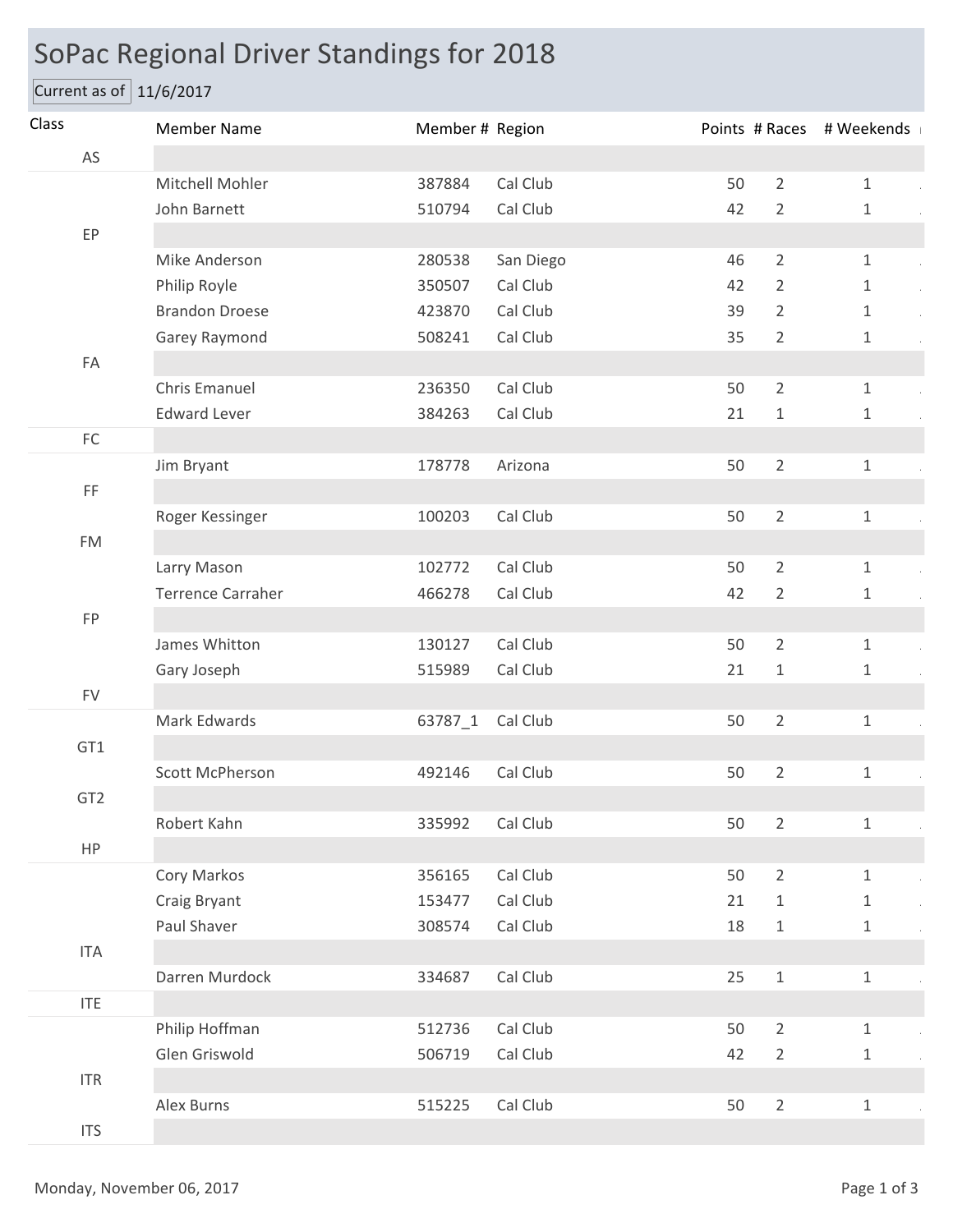| Class          | <b>Member Name</b>     | Member # Region   |                       |                |                | Points # Races # Weekends                   |
|----------------|------------------------|-------------------|-----------------------|----------------|----------------|---------------------------------------------|
|                | Michael Snare          | 299903            | San Diego             | 25             | $\overline{2}$ | $\mathbf{1}$                                |
| Pro-7          |                        |                   |                       |                |                |                                             |
|                | <b>Richard Shea</b>    | 414880            | Cal Club              | 50             | $\overline{2}$ | $\mathbf{1}$                                |
| <b>RS</b>      |                        |                   |                       |                |                |                                             |
|                | Rod Susman             | 76213             | Cal Club              | 25             | $\mathbf 1$    | $\mathbf{1}$                                |
| S <sub>2</sub> |                        |                   |                       |                |                |                                             |
|                | <b>Edward Guenther</b> | 95142             | Arizona               | 50             | $\overline{2}$ | $\mathbf{1}$                                |
|                | Wayne Smith            | 195705_1 Cal Club |                       | 42             | $\overline{2}$ | 1                                           |
|                | Robert Lovenson        | 249067            | Cal Club              | 35             | $\overline{2}$ | $\mathbf{1}$                                |
|                | <b>Ben Valentine</b>   | 402434            | Cal Club              | 33             | $\overline{2}$ | $\mathbf{1}$                                |
|                | Gary Holcomb           | 189178_1 Cal Club |                       | 32             | $\overline{2}$ | $\mathbf{1}$                                |
| SM             |                        |                   |                       |                |                |                                             |
|                | Jack Walker            | 372995            | Cal Club              | 45             | $\mathbf{3}$   | $\mathbf{1}$                                |
|                | Wesley Mollno          | 403801            | Cal Club              | 39             | $\overline{2}$ | $\mathbf{1}$                                |
|                | Robert Edmison         | 363776            | Cal Club              | 33             | $\overline{2}$ | $\mathbf{1}$<br>$\alpha$                    |
|                | Justin Hall            | 447552            | Cal Club              | 33             | $\overline{2}$ | $\mathbf{1}$<br>$\sim$                      |
|                | Sean Bradley           | 419609            | Cal Club              | 30             | 2              | $\mathbf{1}$<br>$\alpha$                    |
|                | Chris Lawson           | 526144            | Cal Club              | 26             | 3              | $\mathbf{1}$<br>$\alpha$                    |
|                | John Stott             | 119987_1 Cal Club |                       | 26             | 2              | $\mathbf{1}$<br>$\sim$                      |
|                | Jack Willes            | 280918            | Cal Club              | 25             | $\mathbf{1}$   | $\mathbf{1}$<br>$\mathcal{L}^{\mathcal{L}}$ |
|                | Alan Leukhardt III     | 302520_1 Cal Club |                       | 25             | 2              | $\mathbf{1}$<br>$\alpha$                    |
|                | <b>Bill Nelson</b>     | 320039            | Cal Club              | 24             | $\overline{2}$ | $\mathbf{1}$<br>$\alpha$                    |
|                | Jorge Diaz             | 109617            | San Diego             | 24             | $\overline{2}$ | $\mathbf{1}$<br>$\alpha$                    |
|                | Todd Launchbaugh       | 276906            | Cal Club              | 21             | $\overline{2}$ | $\mathbf{1}$<br>$\mathcal{L}^{\mathcal{L}}$ |
|                | Jeff Walker            | 371779            | Cal Club              | 21             | $\overline{2}$ | $\mathbf{1}$                                |
|                | Nicklas Stewart        | 284061            | Cal Club              | 13             | 1              | 1                                           |
|                | Jay Rosenthal          | 507814            | Cal Club              | $\overline{7}$ | $\mathbf{1}$   | $\mathbf{1}$                                |
| SP             |                        |                   |                       |                |                |                                             |
|                | Cal Rothe              | 110452            | San Diego (Associate) | 50             | $\overline{2}$ | $\mathbf{1}$                                |
|                | <b>Bruce Powers</b>    | 13091             | Cal Club              | 42             | 2              | $\mathbf{1}$                                |
| <b>SRF</b>     |                        |                   |                       |                |                |                                             |
|                | Vince Balch            | 480108            | San Diego             | 46             | $\overline{2}$ | $\mathbf{1}$                                |
|                | Douglas Stewart        | 191031            | Cal Club              | 46             | 2              | 1                                           |
|                | Michael Moshay         | 495925            | Cal Club              | 34             | 2              | 1                                           |
| SRF3           |                        |                   |                       |                |                |                                             |
|                | Paul Marino            | 139146_1 Cal Club |                       | 46             | $\overline{2}$ | $\mathbf{1}$                                |
|                | Mike Miserendino       | 312012            | Cal Club              | 46             | 2              | 1                                           |
|                | Mark Ballangee         | 267269            | Cal Club              | 36             | $\overline{2}$ | $\mathbf{1}$                                |
|                | Alexander Bermudez     | 502858            | Cal Club              | 34             | $\overline{2}$ | $\mathbf{1}$<br>$\mathcal{L}^{\pm}$         |
|                | Chuck Clendenen        | 514350            | Cal Club              | 27             | $\overline{2}$ | $\mathbf{1}$                                |
|                | Craig Reeder           | 190819            | Arizona               | 27             | 2              | 1                                           |
|                | Chris Willes           | 149895            | Cal Club              | 27             | $\overline{2}$ | $\mathbf 1$                                 |